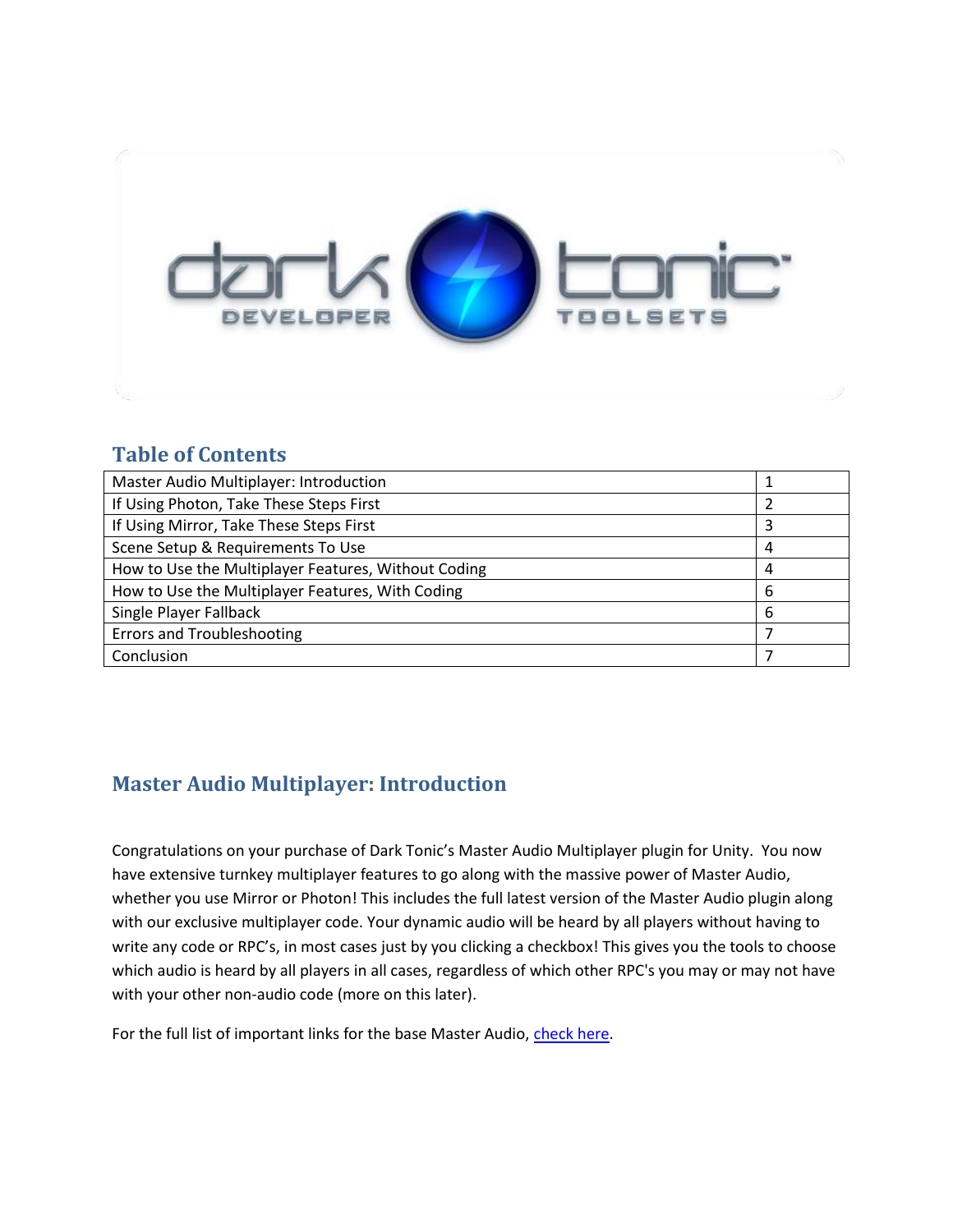## **If Using Photon, Take These Steps First**

- 1) In order to use Master Audio Multiplayer with Photon, you must have a copy of the following plugin installed in your project:
	- a. Photon Unity Networking (any version will do, including the free version).
- 2) All DarkTonic plugins are installed in the **Assets/Plugins** folder (as is the recommended option for all Editor Extensions because it speeds up compile time), so you will need to move Photon into **Assets/Plugins** as well so things will compile after you install Master Audio Multiplayer. To do this, perform the following steps from within Unity:
	- a. In the Project view, drag the entire **Photon** folder (in the top-level folder) into **Assets/Plugins**.
	- b. If you have a **Photon Chat** folder in the top-level folder too, drag that into **Assets/Plugins** as well.
	- c. In the **Assets/Plugins** folder, Editor files need to be in a precise location, so we need to make one more change. Locate the folder you just dragged, in the **Assets/Plugins/Photon Unity Networking** folder, and expand it. Also expand the Code folder located under that. Now drag the **Editor** folder there up into the **Assets/Plugins/Editor** folder instead of **Plugins/Photon Unity Networking/Editor**. Finally, rename your dragged folder to "PhotonUnityNetworking". That will be at **Assets/Plugins/Editor/PhotonUnityNetworking** when you are finished.
	- d. **Note:** if you have other code referencing the Photon API, you will need to move those scripts into Plugins as well. However, this is great for compile time because only when code in Plugins is modified will the code in Plugins have to be recompiled.
- 3) Finally, install Master Audio Multiplayer plugin and then the optional Photon package it has. By default a non-functioning version is installed (since Unity deprecated UNET in Unity 2019). To install the Photon version, install the package in

Plugins/DarkTonic/MasterAudioMultiplayer/Packages called "MAM\_Photon" and you're ready to begin! It will overwrite a single code file with Photon specific code. If you need PUN 2, instead install "MAM\_Photon\_2".

**Note:** There's also a package "MAM\_UNET" in the same folder if you want to use UNET, but know that it is deprecated start in Unity 2019 and may stop working at any moment.

You will now have a Project View with the following and everything should be compiling fine: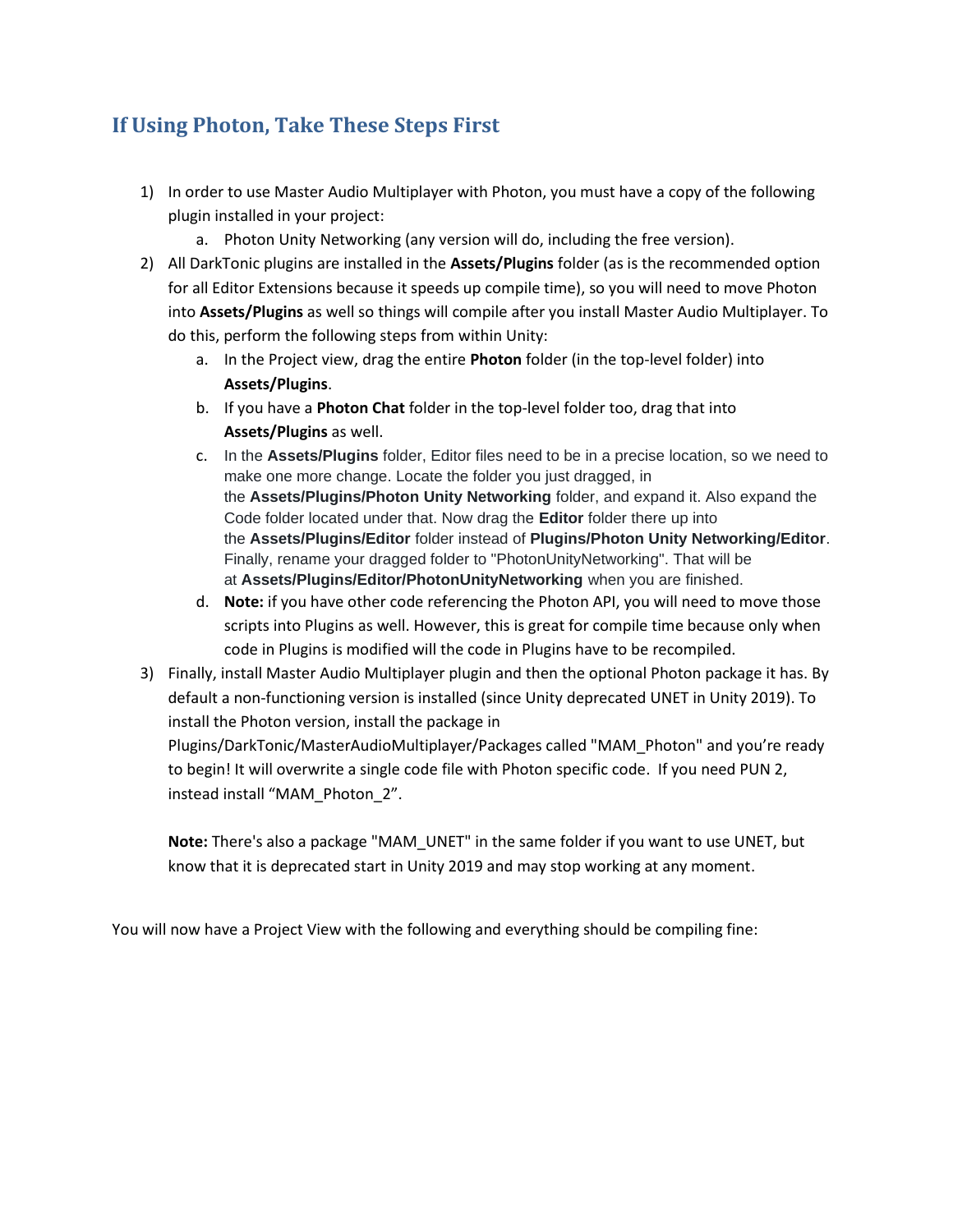

## **If Using Mirror, Take These Steps First**

- 1) In order to use Master Audio Multiplayer with Mirror, you must have a copy of the following plugin installed in your project:
	- a. Mirror (I prefer to install it from the Unity Asset Store).
- 2) Install Master Audio Multiplayer plugin and then the optional Mirror package it has. By default a non-functioning version is installed (since Unity deprecated UNET in Unity 2019). To install the Mirror version, install the package in Plugins/DarkTonic/MasterAudioMultiplayer/Packages called "MAM\_Mirror" and you're ready to begin! It will overwrite a few files of Master Audio and add some multiplayer related ones.

**Note:** There's also a package "MAM\_UNET" in the same folder if you want to use UNET, but know that it is deprecated start in Unity 2019 and may stop working at any moment.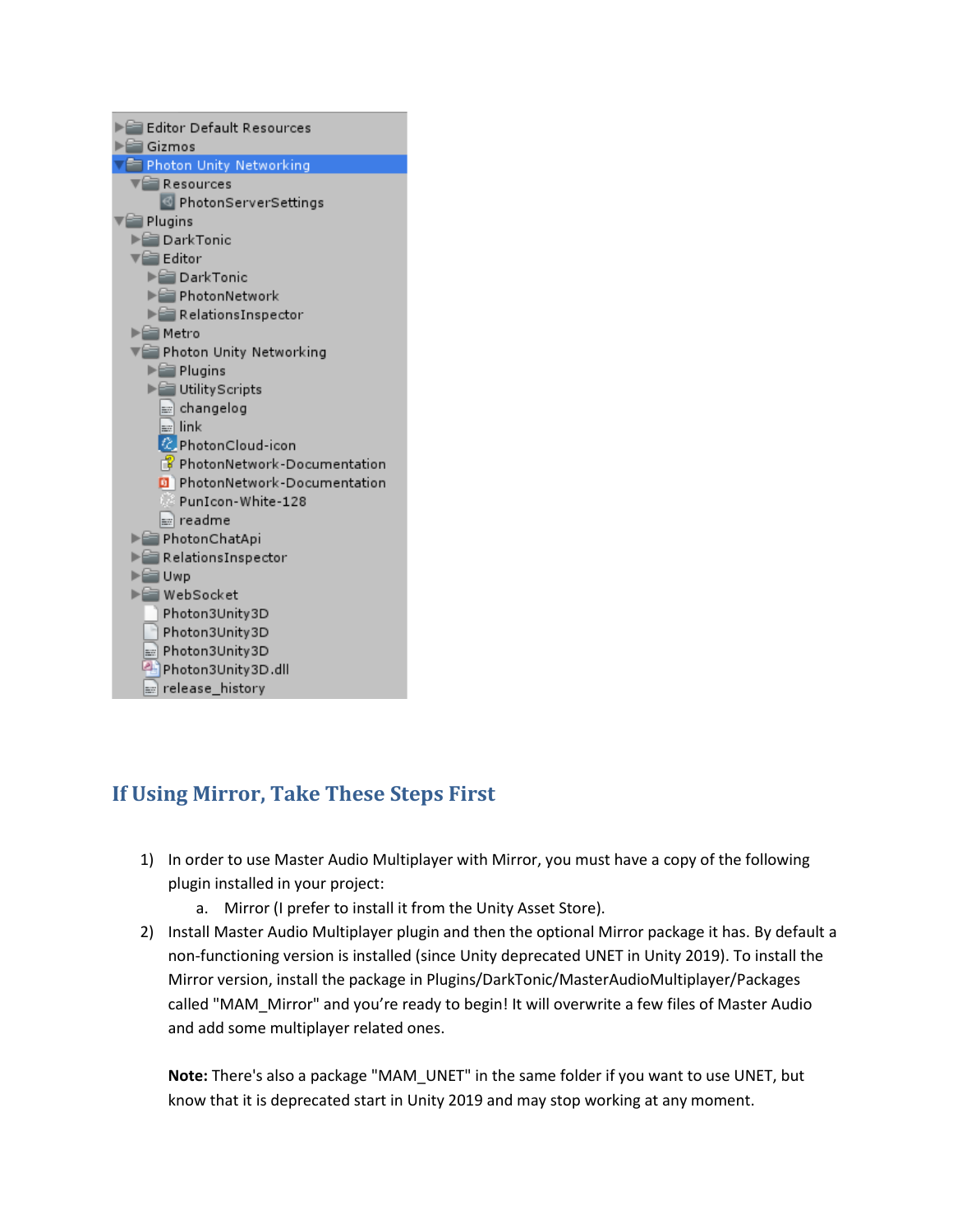You will now have everything compiling fine.

### **Scene Setup & Requirements To Use**

In order to get this plugin to work properly for multiplayer audio, regardless of whether you're writing code or using the supplied scripts, you will need to make sure of 2 things.

- 1. First, go to your Master Audio Game Object (all of them if you have them in different Scenes) and add the MasterAudioMultiplayerAdapter script to it. It will also automatically add a Photon View (or NetworkIdentity for Mirror / UNET) component, which it needs to perform the RPC's.
- 2. In order for a GameObject to be able to use the Multiplayer Broadcast checkbox in its scripts when checked (or to call MasterAudioMultiplayerAdapter via your scripts), the only requirement is that the same game object, or ANY of its parent Game Objects must have a Photon View (or NetworkIdentity) component on it. The closest Photon View (or NetworkIdentity) will be used (as previously mentioned) to see if you are the owner, before executing any code. If you are not the owner of the Photon View (or NetworkIdentity), nothing will happen. You don't really need to worry about this part. This code is there because all clients may try and execute the same audio code at the same time, and this ensures that only one of them actually does.

## **How to Use the Multiplayer Features, Without Coding**

If you are using the built in Master Audio scripts of Event Sounds, Mechanim State Sounds or Mechanim State Custom Events, there will be a new checkbox in the Inspector labeled "Multiplayer Broadcast", shown below.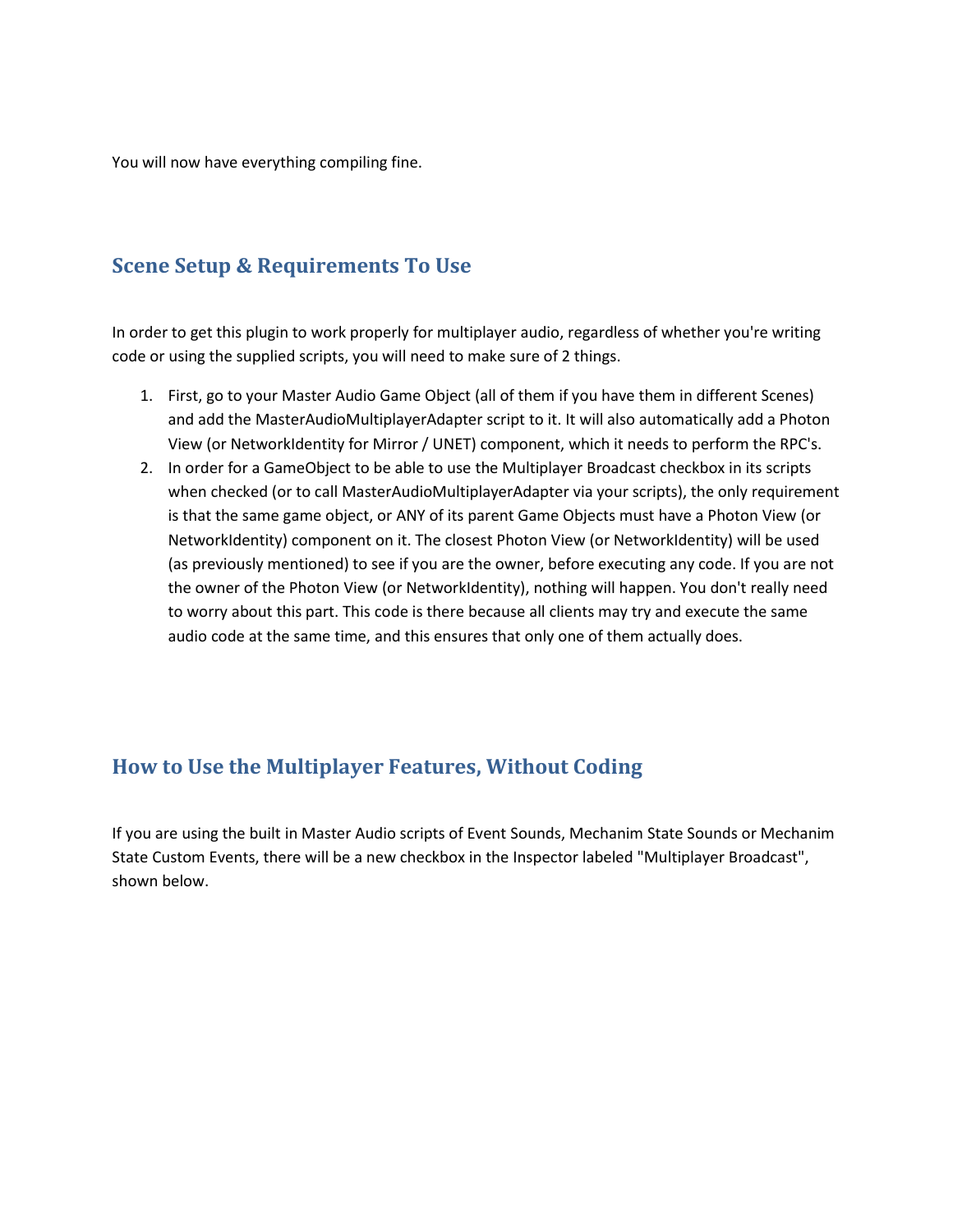| $\left  \begin{smallmatrix} \end{smallmatrix} \right $ $\blacksquare$ Event Sounds (Script) |                                  |     |
|---------------------------------------------------------------------------------------------|----------------------------------|-----|
| <b>MASTER AUDIO v4.0</b>                                                                    |                                  |     |
| Click button for online help!                                                               |                                  | API |
| Disable Sounds<br>Show 3D Gizmo<br>Multiplayer Broadcast                                    |                                  |     |
| Sound Spawn Mode                                                                            | Attach To Caller                 | ÷   |
| Unity UI Version                                                                            | UGUI                             | ÷   |
| <b>NGUI Events</b>                                                                          |                                  |     |
| Pooling Events                                                                              |                                  |     |
| Log Missing Events                                                                          |                                  |     |
| Event To Activate                                                                           |                                  |     |
| Collapse All Events                                                                         | Alpha Sort Custom Event Triggers |     |
| Sound Triggers (13 hidden)                                                                  |                                  |     |
| $\blacktriangleright$ Enable                                                                |                                  | DEL |

In the most simple usage, if you simply check that box, everything will "just work" and be heard on all clients (all players playing in the same "room"). For the Event Sounds script, you can either check that checkbox in the top section, which means it will apply to all events you have configured in Event Sounds for that Game Object. If that's not what you want, the same Multiplayer Broadcast checkbox will appear on each event if you haven't checked it above.

It's worth mentioning that in some cases, it will not be necessary to check the Multiplayer Broadcast checkbox because things will already be heard on all clients without it. But that depends entirely on your setup.

#### **Some examples for Event Sounds script:**

- 1. If you are using the **Start** event to play some audio, that should normally occur naturally on all clients since they have to Instantiate the game objects as well for network propagation to work (unless you are using a Pooling plugin such as PoolBoss in which case using the OnSpawned event would also work properly). Note that using the Start event on Game Objects that are already in the Scene when it starts (for things such as ambient sounds) would not require "Multiplayer Broadcast" either since all clients will run that code automatically.
- 2. If you are using the **OnCollision** or **OnTrigger** events, that may or may not happen on all clients due to a lag in frame rate and completely passing over the collider during a move. So I'd recommend ticking the Multiplayer Broadcast box in that case.
- 3. If you are using the **OnBecameVisible** (or **OnBecameInvisible**) events yes they will happen on all clients, but at probably different times because that player's camera may be in different locations. So if you want that to happen when for each player's camera judges it as having become visible or invisible, don't use the Multiplayer Broadcast checkbox. If you want it to be heard by everyone as soon as the owner's camera judges it as having become visible or invisible, then tick the Multiplayer Broadcast checkbox.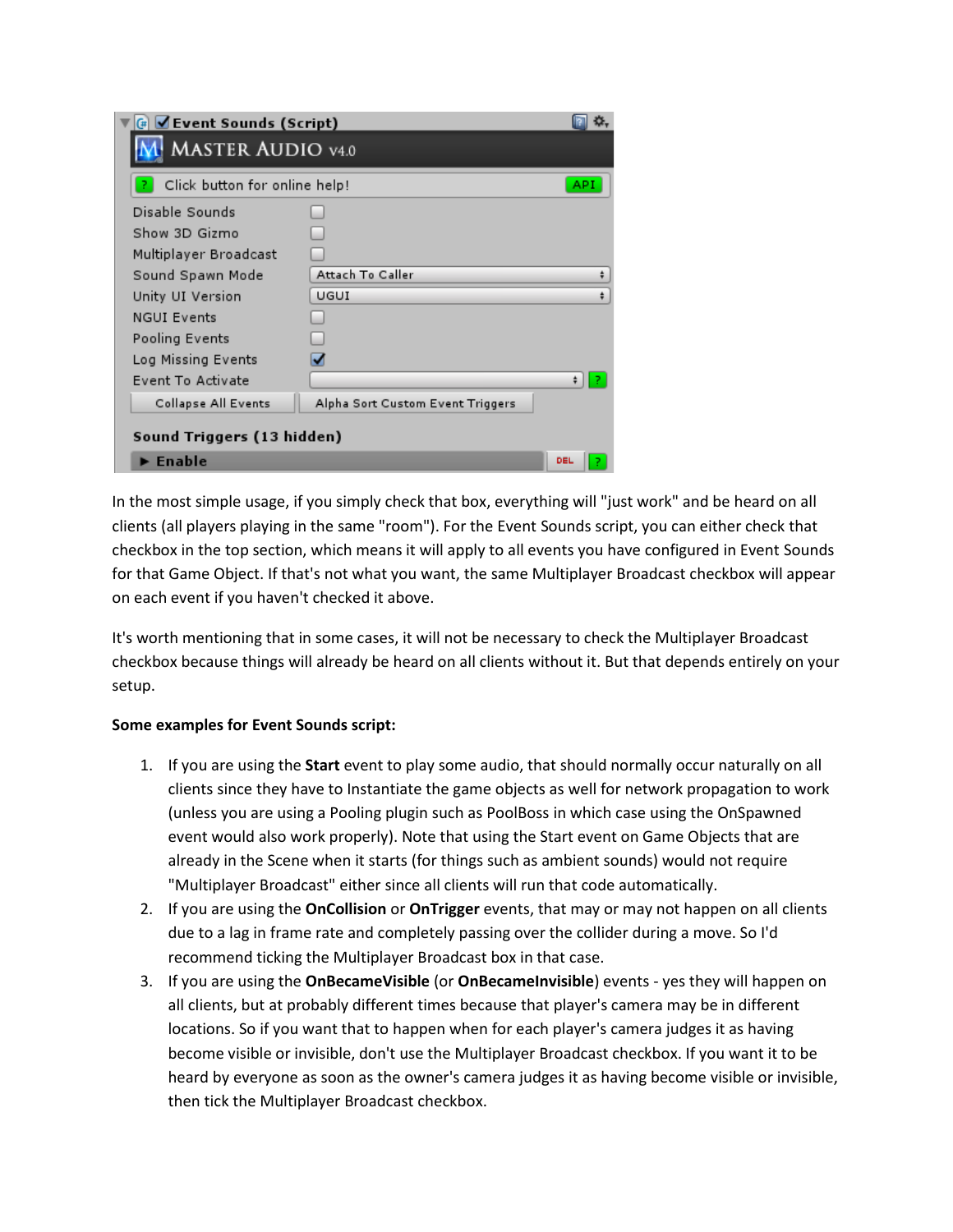#### **For Mechanim State Sounds Script:**

1. Depending on how your Mechanim State Replication works, you may or may not need to check the Multiplayer Broadcast checkbox to get the sounds to reliably be heard by all players. It's there if you need it.

In most other cases, you **will** want to tick the Multiplayer Broadcast checkbox, but you can always test it without and add it later if needed.

**Note**: When sending a Custom Event, it saves bandwidth to send the Custom Event itself with Multiplayer Broadcast. That way, you only send the single event (Custom Event RPC) across the wire, and each audio event that a Game Object executes when listening to that Custom Event won't need to be sent across the wire at all since they will execute on all clients. **i.e.** if your Custom Event Listener performs 3 audio events and you ticked Multiplayer Broadcast on the Custom Event Listener event instead of the Custom Event sending event, you'd be sending 3 RPC's instead of 1 doing it the other way.

## **How to Use the Multiplayer Features, With Coding**

Basically you will be using the static methods in the MasterAudioMultiplayerAdapter class instead of the ones in the MasterAudio class. The methods in both are mostly named identically but all require a Transform parameter to be passed in telling it the Game Object that is making the sound (named "Actor"). This is so that Multiplayer Master Audio can determine if the call is coming from the owner of a network object or not. If it is not, an RPC will not be sent across the wire and the call will be ignored. This is necessary to have everything working "auto-magically" and not have anything superfluous sent across the wire.

For example, instead of calling **MasterAudio.StopAllOfSound**, you would instead call **MasterAudioMultiplayerAdapter.StopAllOfSound**, and it will magically be done on all clients. If you want to examine some code, Event Sounds script conditionally calls either one depending on whether you have checked "Multiplayer Broadcast" or not.

Please consult th[e API website here](http://www.dtdevtools.com/API/masteraudiomultiplayer/index.html) if you can't find what you're looking for.

## **Single Player Fallback**

In the following cases, MasterAudioMultiplayerAdapter will execute all audio events on the caller client only, so you can still test in single player mode without changing any code: